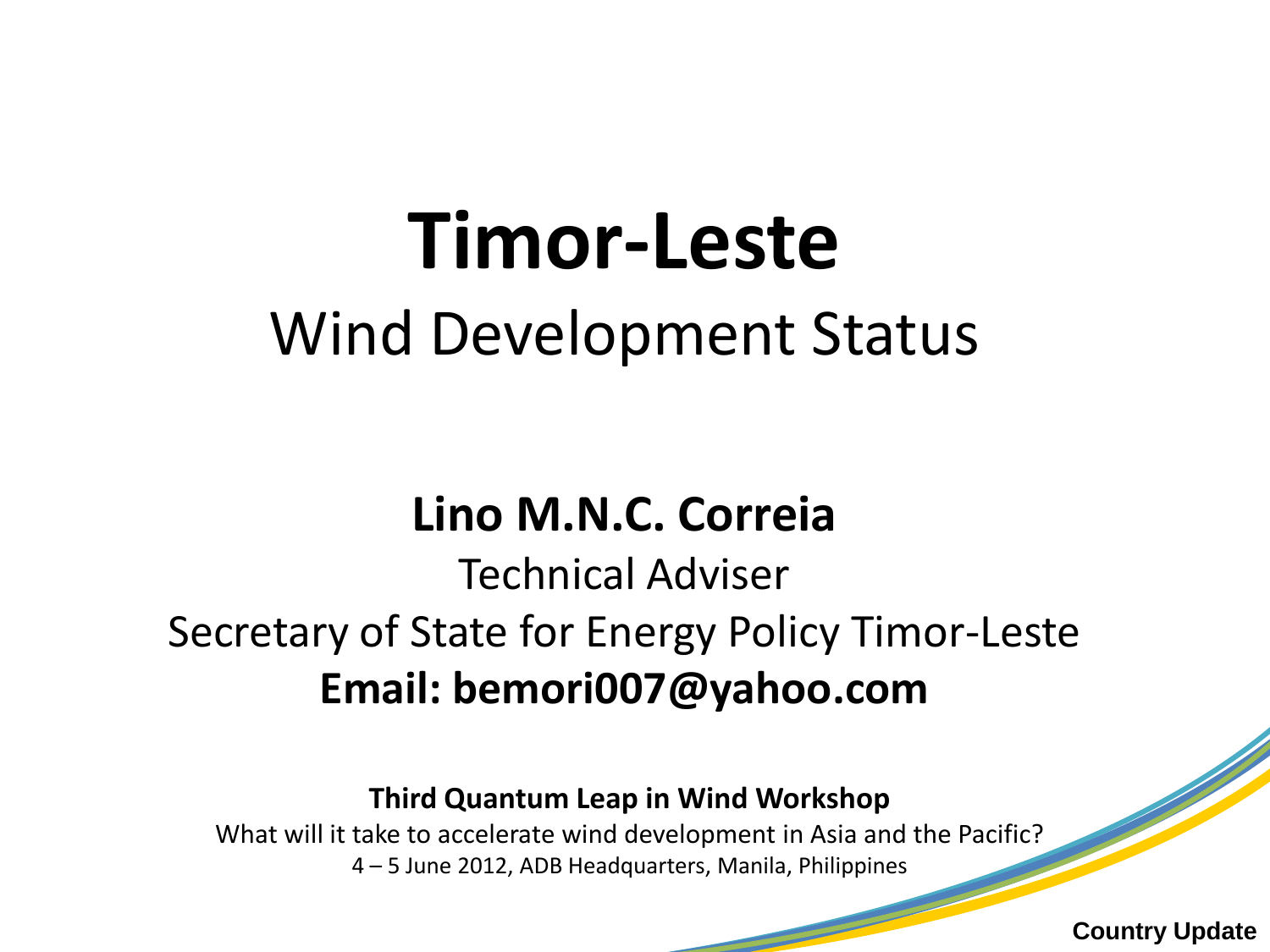| <b>Wind</b><br><b>Projects</b> | <b>Size in</b><br><b>MW</b> | <b>Developer</b><br><b>Name/Region</b> | <b>Comments</b>                                                               |
|--------------------------------|-----------------------------|----------------------------------------|-------------------------------------------------------------------------------|
| <b>Baucau</b>                  | 8.5                         |                                        | <b>National Director Research for</b><br><b>Policy and Alternative Energy</b> |
| Bobonaro 1                     | 25.5                        |                                        | under the office of Secretary of<br><b>State for Energy policy has</b>        |
| <b>Bobonaro II</b>             | 8.5                         |                                        | erected five towers to measure<br>the wind speed, wind direction              |
| Aileu                          | 11,9                        |                                        | and temperature, In order to<br>provide a significant large-scale             |
| Laleia                         | 0.85                        |                                        | overview five location where<br>chosen, based on an expected                  |
| Lariguto I                     | 11,05                       |                                        | grated variation of average wind<br>speed at the regional scale               |
| Lariguto II                    | 5.95                        |                                        | simulation.                                                                   |